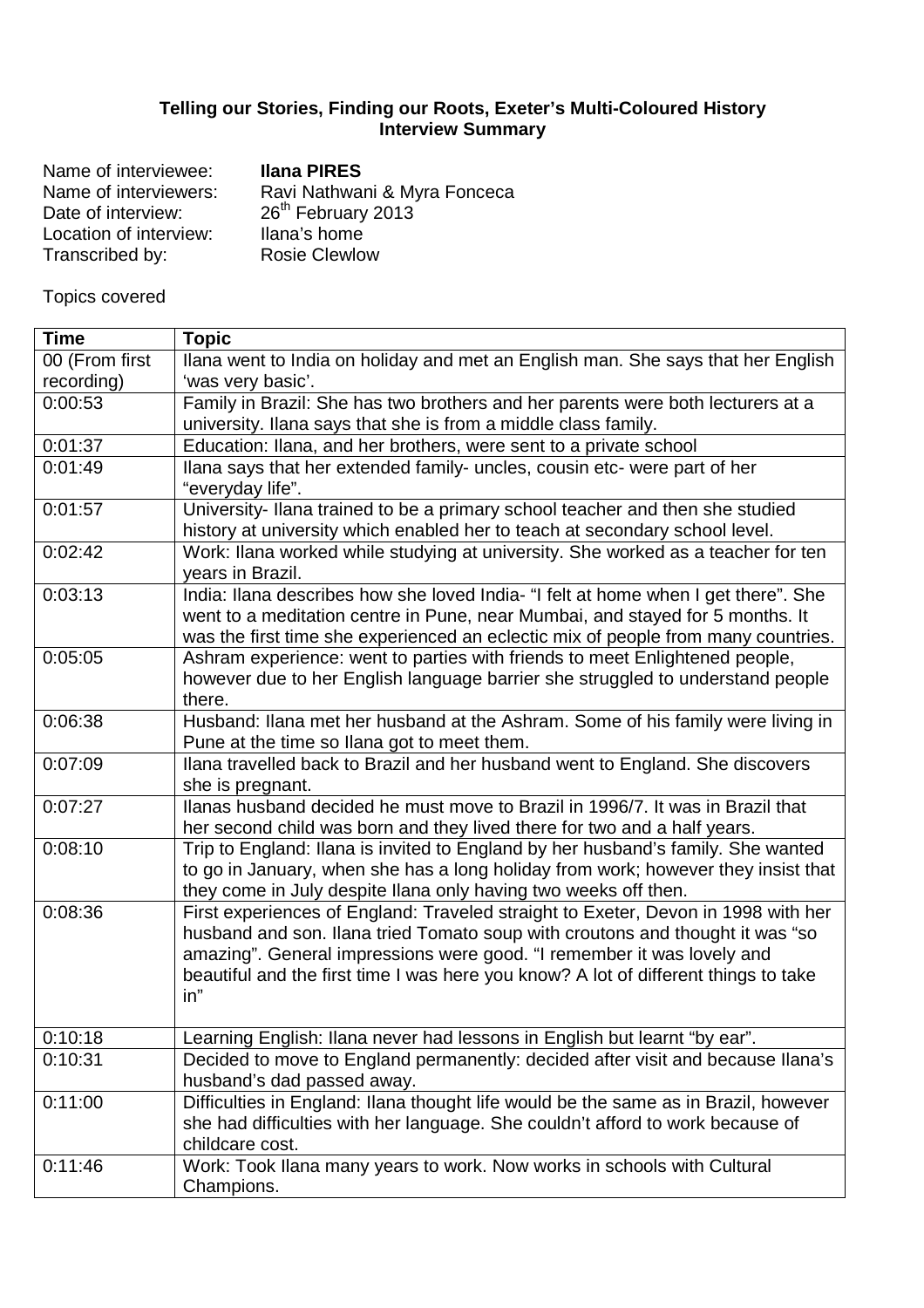| 0:12:07 | Talks with children: goes into schools three times a year. It is rewarding as it is<br>what she "loves to do" and prefers it to her work in a shop.                                                                  |
|---------|----------------------------------------------------------------------------------------------------------------------------------------------------------------------------------------------------------------------|
| 0:13:12 | Insecurities with her language skills held her back from teaching in schools.                                                                                                                                        |
| 0:13:55 | Aims for the next five years: Ilana would like to split her time between Brazil and<br>England. Children are keeping her based in the UK. Mentions getting depression<br>while living here. The weather affects her. |
| 0:15:10 | Community in Brazil and England: closest Brazilian friends have gone back to                                                                                                                                         |
|         | Brazil. Main problem is isolation.                                                                                                                                                                                   |
| 0:16:19 | Discrimination: A little bit in the past as parents at school wouldn't talk to her. Has                                                                                                                              |
|         | now learnt to expect less from people.                                                                                                                                                                               |
| 0:17:31 | Has two close English friends                                                                                                                                                                                        |
| 0:18:08 | Husbands Family: had arranged a home for them to live in and for lodgers to live<br>in their house. One sister very bossy. Ilana felt that they took control of her family                                           |
|         | and life.                                                                                                                                                                                                            |
| 0:20:56 | Portuguese: Grandmother didn't like Ilana speaking in Portuguese with the                                                                                                                                            |
|         | children so Ilana stopped and now her children can not speak Portuguese. "My                                                                                                                                         |
|         | daughter will say 'why didn't you speak to me when I was young because now its                                                                                                                                       |
|         | so hard" [sighs] but there was a lot of pressure, they (her husbands family)                                                                                                                                         |
|         | wanted to understand"                                                                                                                                                                                                |
| 0:21:29 | Cultural differences: Washing habits. Negative comments from husband and his                                                                                                                                         |
|         | family.                                                                                                                                                                                                              |
| 0:22:21 | There have been more negative comments since Ilana has separated with                                                                                                                                                |
|         | Husband. She felt like they thought that she was inferior.                                                                                                                                                           |
| 0:22:57 | Differences between England and Brazil: England is not better, however Brazil                                                                                                                                        |
|         | has its problems too. Liked security and safety of England. Emotional quality of                                                                                                                                     |
|         | life in England is poor.                                                                                                                                                                                             |
| 0:24:12 | Club and Pub culture vs. Brazilian social life. In Brazil the focus is on meeting                                                                                                                                    |
|         | people. You wouldn't go out without making an effort. Brazil is more social.                                                                                                                                         |
| 0:26:04 | Festivities in Brazil: Carnival is the biggest party of the year. Special holiday                                                                                                                                    |
|         | dates for well known things e.g. children's day where children receive presents.                                                                                                                                     |
|         | Teachers day- schools close.                                                                                                                                                                                         |
| 0:28:12 | What Ilana wanted to include in the interview: experience was rich but made her                                                                                                                                      |
|         | realize her own culture. "When you are in it, you can't see it". Made her raise                                                                                                                                      |
| 0:29:36 | questions about Brazilian culture.<br>Question asked again about where she would like to be in 5 years time: answers                                                                                                 |
|         | by saying she would like to split half of her time in England and half of her time in                                                                                                                                |
|         | Brazil, She doesn't believe she can live in only one country again- and this is the                                                                                                                                  |
|         | problem of living in another country for so long. Ilana questions her nationality.                                                                                                                                   |
| 0:31:13 | Children's reaction to having mixed culture: Her first child who has two Brazilian                                                                                                                                   |
|         | parents is "most English"- he lives in London and loves the lifestyle. Her second                                                                                                                                    |
|         | child wanted to be English when he was younger but now thinks that it is cool to                                                                                                                                     |
|         | have a dual nationality. Her third child would lie in school and say that she was                                                                                                                                    |
|         | born in Brazil as she wanted to be Brazilian and live there.                                                                                                                                                         |
| 0:33:17 | End of interview                                                                                                                                                                                                     |
|         |                                                                                                                                                                                                                      |